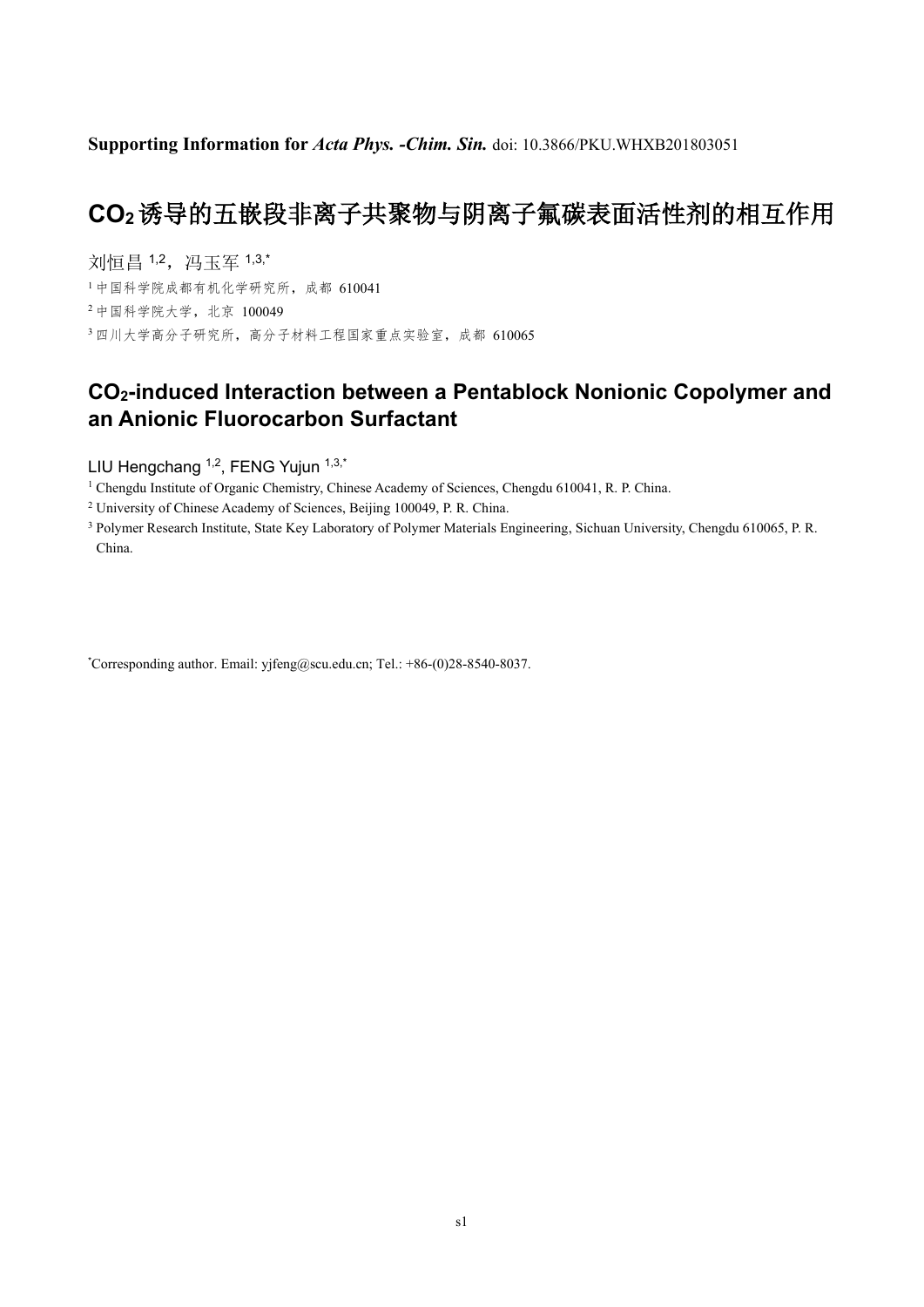#### **S1** 红外光谱

F127 和 Br-F127-Br 的 FR-IR 谱图对比于图 S1。可以看出,Br-F127-Br 与 F127 的 FT-IR 谱图相似,  $Br-F127-Br \text{ at } 1736 \text{ cm}^{-1}$ 附近处出现了酯基中  $C=O$  的不对称伸缩振动峰  $^{S1}$ , 这说明 F127 中的羟基与 2-溴异丁酰溴发生了酯化反应。但 Br-F127-Br 在 3436 cm<sup>-1</sup> 附近的羟基不对称伸缩振动吸收峰 <sup>S1</sup> 依旧存在 且强烈,这可能是因为 Br-F127-Br 在经过了透析和冷冻干燥之后含有更多的结合水导致的。



图 **S1 (a) F127** 和**(b) Br-F127-Br** 的 **FT-IR** 谱图 **Fig. S1 FT-IR spectra of (a) F127 and (b) Br-F127-Br.**

#### **S2 <sup>1</sup>H NMR** 谱

F127 和 Br-F127-Br 的 <sup>1</sup>H NMR 谱图示于图 S2。F127 的 <sup>1</sup>H NMR 谱图中各组化学位移归属 <sup>S2</sup>: 3.6 附近处为 PEO 嵌段的亚甲基(a)的氢原子的化学位移: 3.5、3.4 和 1.1 附近处分别为 PPO 嵌段的亚甲基 (c)、次甲基(d)和甲基(b)的氢原子的化学位移。Br-F127-Br 的 <sup>1</sup>H NMR 谱图与 F127 非常相似, 但出现了 两个新的化学位移信号 S2,S3: 1) 1.93 附近处为其 2-溴异丁基中甲基的氢原子(e)的化学位移; 2) 4.33 附 近处为其末端与酯基直接相连的亚甲基的氢原子(f)的化学位移。将 Br-F127-Br 的 <sup>1</sup>H NMR 谱图中氢原 子 b 的积分面积(S)归一化为 195, 则 Sb : Sd : Sc≈3:2:1 且 Se:Sf≈4:1, 说明 Br-F127-Br 是 F127 与 2-溴异丁 酰溴发生酯化反应后的产物。此外, Br-F127-Br 的 <sup>1</sup>H NMR 谱图中在 2.2 附近处 H<sub>2</sub>O 峰信号比应 F127 对应信号更强,说明 Br-F127-Br 中含有更多的结合水,与 FT-IR 谱图结果相吻合。

Br-F127-Br 的酯化程度(degree of esterification,  $D_e$ )可通过 <sup>1</sup>H NMR 谱图中各特征峰积分面积之比计 算:

$$
D_{\rm e} = \frac{S_{\rm e}}{4S_{\rm b}} \times DP_{\rm PPO} \times 100\%
$$
 (1)

式中 *DP* 表示聚合度,下标表示不同的氢原子。根据公式(1)计算得到 Br-F127-Br 的 *D*<sup>e</sup> 为 99%。



**Fig. S2 1H NMR spectra of (a) F127 and (b) Br-F127-Br.**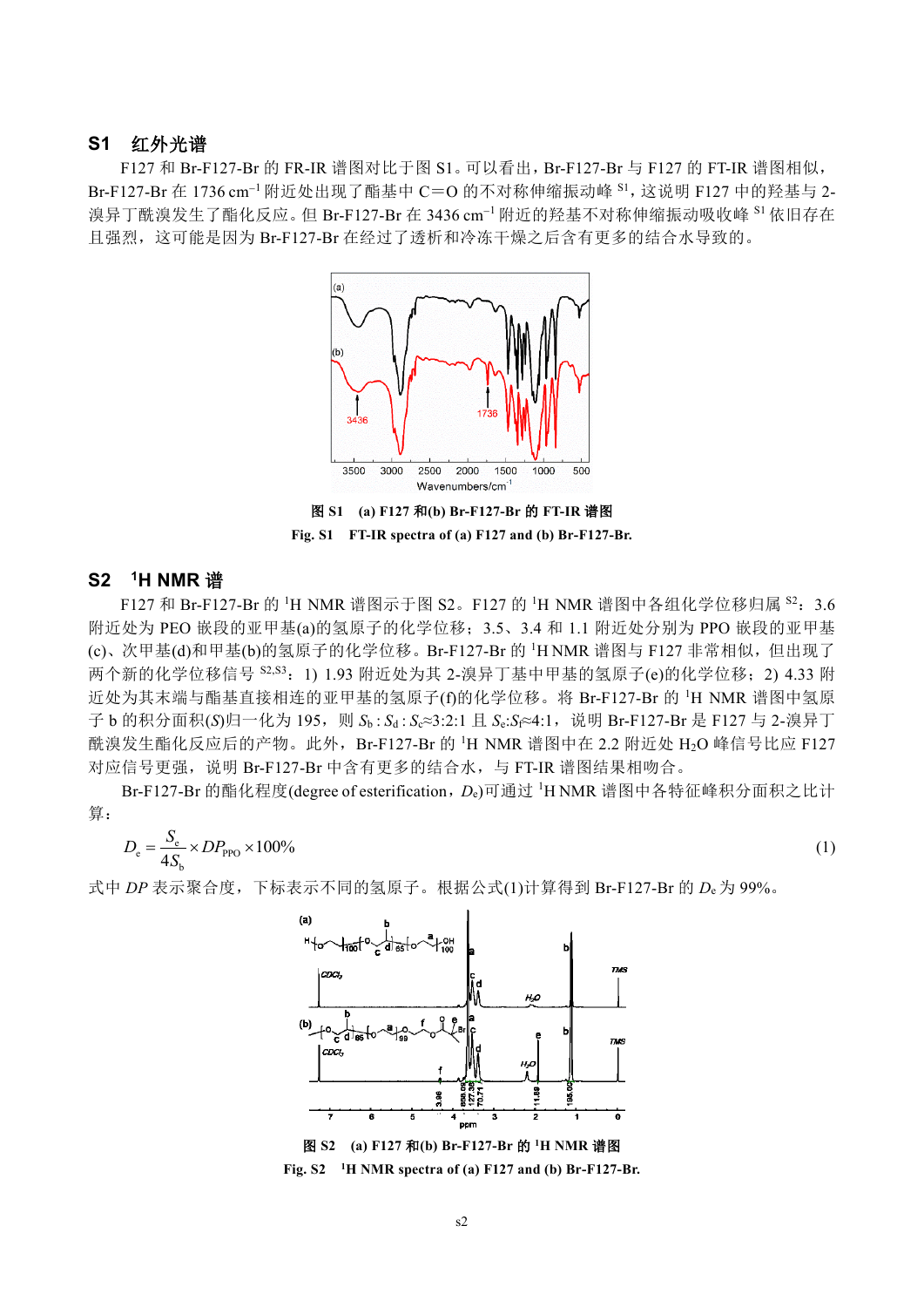PDEAEAM-*b*-F127-*b*-PDEAEMA 的<sup>1</sup>H NMR 谱图如图 S3 所示, 各组化学位移信号的归属: 其中 3.6、3.5、3.4 和 1.1 附近处分别为其母体 F127 中各个特征氢原子(a~d)的化学位移 <sup>S2</sup>; 4.0、2.7、2.6 附 近处分别为其 PDEAEAM 嵌段中各个特征氢原子(e~g)的化学位移 <sup>S4</sup>。将其谱图中 Sd 归一化为 65, 则  $S_d$  :  $S_c$  ≈ 2 : 1 且  $S_e$  :  $S_f$  :  $S_g$  ≈ 1 : 1 : 2, 说明 PDEAEAM-*b*-F127-*b*-PDEAEMA 是 Br-F127-Br 与 DEAEAM 发生 ATRP 后的产物。

聚合物 PDEAEAM-*b*-F127-*b*-PDEAEMA 中的 PDEAEMA 嵌段的 *DP* 可以通过 <sup>1</sup>H NMR 谱图中各特 征峰积分面积之比计算:

$$
DP_{\text{PDEAEMA}} = \frac{S_{\text{e}}}{2S_{\text{d}}} \times DP_{\text{PPO}} \tag{2}
$$

根据公式(2),计算得 PDEAEAM-*b*-F127-*b*-PDEAEMA 中 PDEAEMA 嵌段的总 *DP* 值为 37。

因此, 基于 <sup>1</sup>H NMR, PDEAEAM-*b*-F127-*b*-PDEAEMA 的理论分子量  $M_n = M_{F127} + M_{DEAEMA} \times$  $DP_{PDEAEMA} = 19,500$  g⋅mol<sup>-1</sup>.



**Fig. S3 <sup>1</sup>H NMR spectra of PDEAEAM-***b***-F127-***b***-PDEAEMA**.

### **S3 GPC** 结果

Br-F127-Br 与 PDEAEAM-*b*-F127-*b*-PDEAEMA 的 GPC 曲线如图 S4 所示。据 Determan 等 <sup>S2</sup> 报道, 由于制备工艺的原因,商品化的 F127 是较大 *M*<sup>n</sup> 的三嵌段共聚物 PPO-*b*-PEO-*b*-PPO 与较小 *M*<sup>n</sup> 的二嵌 段共聚物 PEO-*b*-PPO 的混合物。这导致 Br-F127-Br 的 GPC 曲线呈双峰,*M*<sup>n</sup> 为 14,100 g∙mol−1,分散指 数(PDI)为 1.22。相对于 Br-F127-Br, PDEAEAM-*b*-F127-*b*-PDEAEMA 的 GPC 曲线向左发生了移动, M<sub>n</sub> 增加至 22,300 g∙mol−1。由于含有 DEAEMA 的聚合物会吸附在 GPC 色谱柱中 S5,所以 PDEAEAM-*b*-F127-*b*-PDEAEMA 的 PDI 增高至 1.30,其 GPC 曲线也变得更宽且只呈单峰。



**Fig. S4 GPC traces of copolymers.**